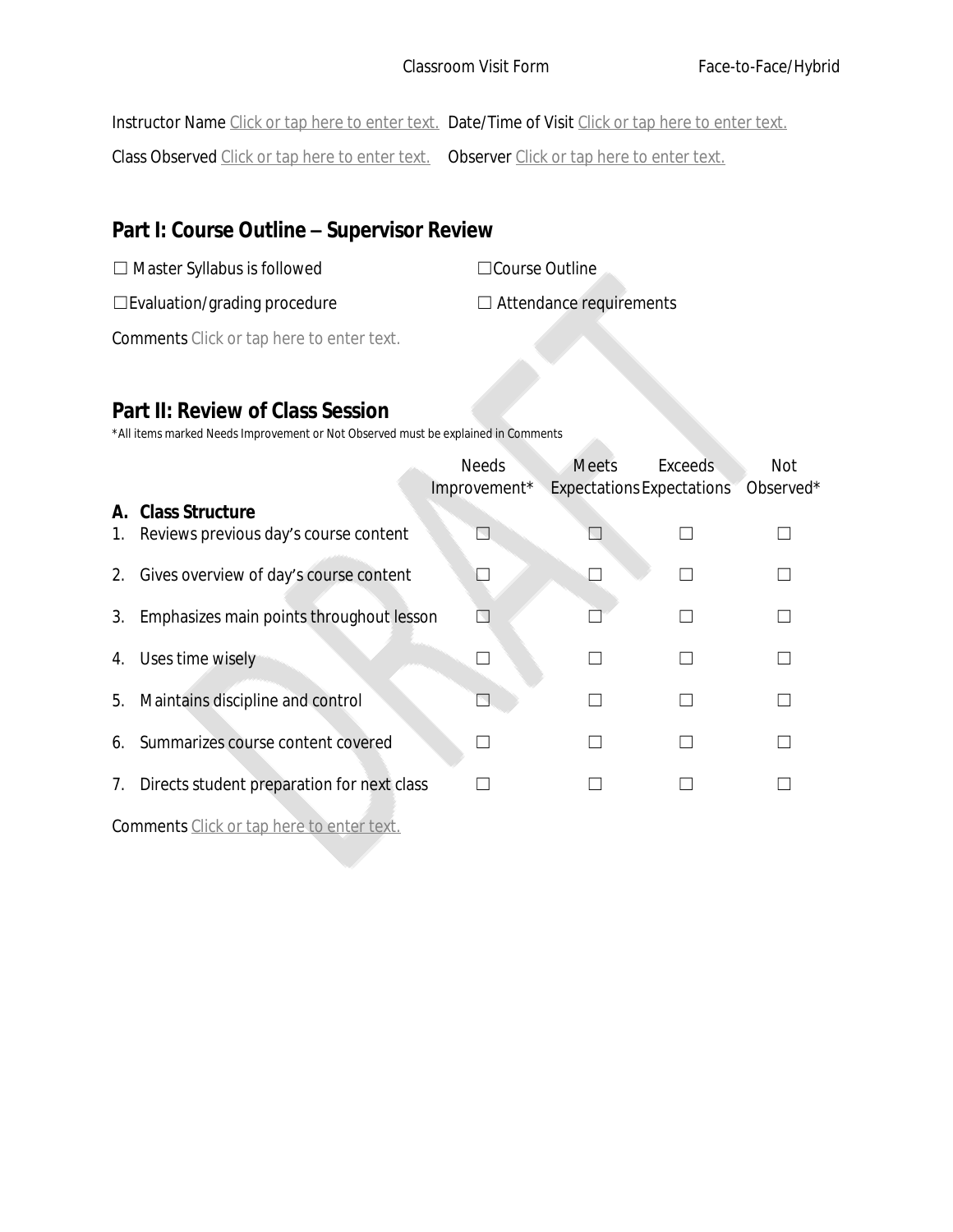|          |                                                                                                  | <b>Needs</b><br>Improvement* | <b>Meets</b> | Exceeds<br><b>Expectations Expectations</b> | Not<br>Observed* |
|----------|--------------------------------------------------------------------------------------------------|------------------------------|--------------|---------------------------------------------|------------------|
| В.<br>1. | <b>Methods</b><br>Provides well-designed materials                                               |                              |              |                                             |                  |
| 2.       | Employs non-lecture learning activities (i.e.<br>small group discussion, student-led activities) |                              |              |                                             |                  |
| 3.       | Invites class discussion                                                                         |                              |              |                                             |                  |
| 4.       | Uses examples that are simple, clear, precise<br>and appropriate                                 |                              |              |                                             |                  |
| 5.       | Delivers well-planned lecture<br>Comments Click or tap here to enter text.                       |                              |              |                                             |                  |
|          |                                                                                                  |                              |              |                                             |                  |
|          |                                                                                                  |                              |              |                                             |                  |

|            |                                                                                            | <b>Needs</b><br>Improvement* | <b>Meets</b><br><b>Expectations Expectations</b> | Exceeds | Not<br>Observed* |  |
|------------|--------------------------------------------------------------------------------------------|------------------------------|--------------------------------------------------|---------|------------------|--|
| 1.         | <b>Teacher-Student Interaction</b><br>Solicits and respects student input                  |                              |                                                  |         |                  |  |
| 2.         | Involves a variety of students                                                             |                              |                                                  |         |                  |  |
| 3.         | Holds the attention of students and can be<br>clearly understood                           |                              |                                                  |         |                  |  |
| 4.         | Provides feedback and assists students<br>with questions                                   |                              |                                                  |         |                  |  |
| 5.         | Shows enthusiasm                                                                           |                              |                                                  |         |                  |  |
| 6.         | Exhibits sensitivity to students' personal<br>culture, gender differences and disabilities |                              |                                                  |         |                  |  |
| $\prime$ . | Responds appropriately in a non-threatening,<br>proactive manner                           |                              |                                                  |         |                  |  |
|            | <b>Comments</b> Click or tap here to enter text.                                           |                              |                                                  |         |                  |  |

| <b>Needs</b> | Meets | Exceeds | Not |
|--------------|-------|---------|-----|
|              |       |         |     |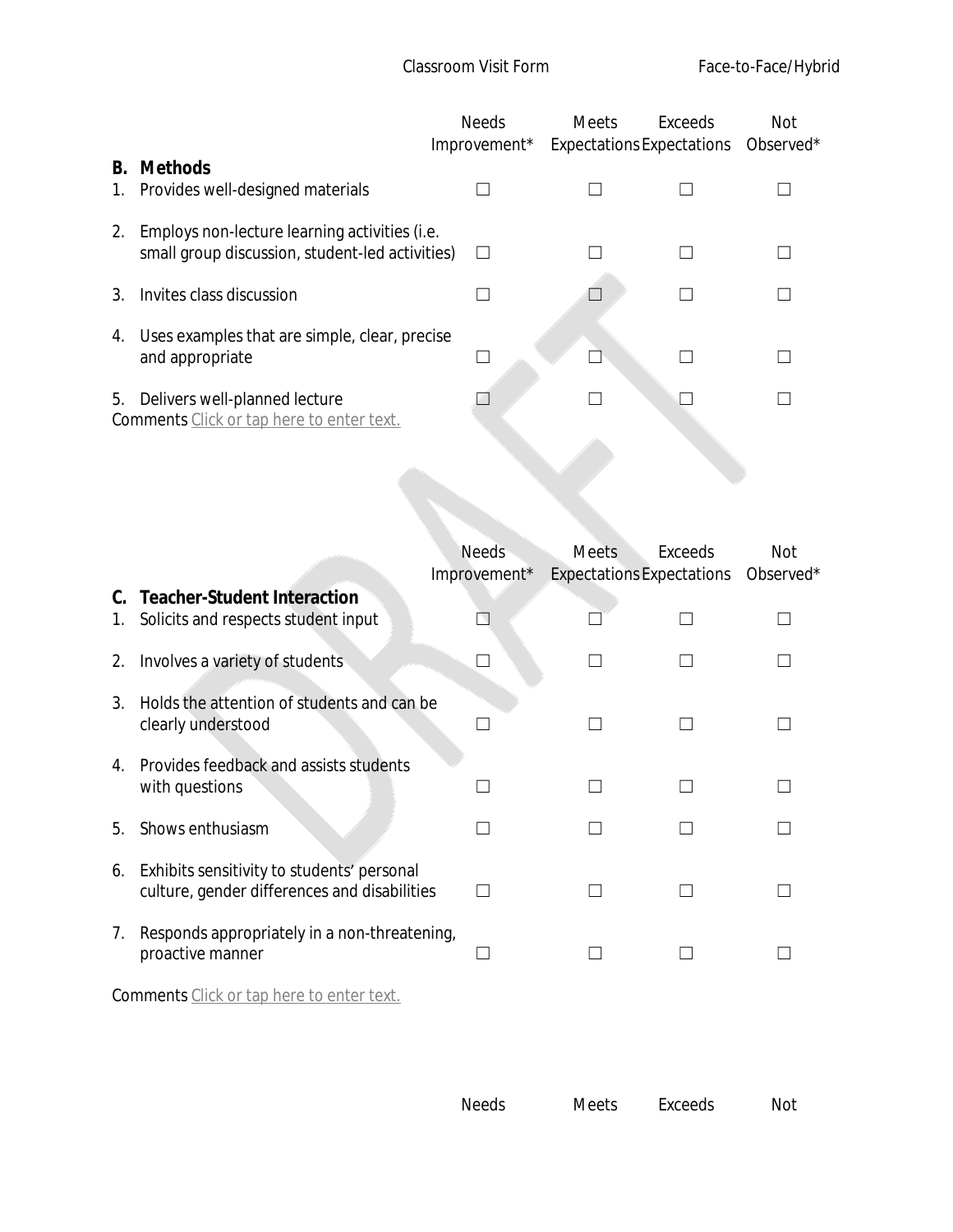|          |                                                                  | Improvement* Expectations Expectations Observed* |  |  |
|----------|------------------------------------------------------------------|--------------------------------------------------|--|--|
| D.<br>1. | Content<br>Appears knowledgeable                                 |                                                  |  |  |
| 2.       | Appears well-organized                                           |                                                  |  |  |
| 3.       | Explains concepts clearly                                        |                                                  |  |  |
| 4.       | Relates concepts to students' experience                         |                                                  |  |  |
| 5.       | Selects learning experiences appropriate to<br>level of learning |                                                  |  |  |
|          | <b>Comments</b> Click or tap here to enter text.                 |                                                  |  |  |

# **Part III: Adjunct Faculty**

|    |                                                                                                 | Needs<br>Improvement <sup>*</sup> | <b>Meets</b><br>Expectations Expectations Observed* | Exceeds | Not |
|----|-------------------------------------------------------------------------------------------------|-----------------------------------|-----------------------------------------------------|---------|-----|
| 1. | Complies with established college policies<br>and procedures                                    |                                   |                                                     |         |     |
| 2. | Attends meetings and events as required<br>by College administration                            |                                   |                                                     |         |     |
| 3. | Responds in a timely manner to requests<br>from College, division and program<br>administrators |                                   |                                                     |         |     |

Comments Click or tap here to enter text.

# **Part IV: Evaluation**